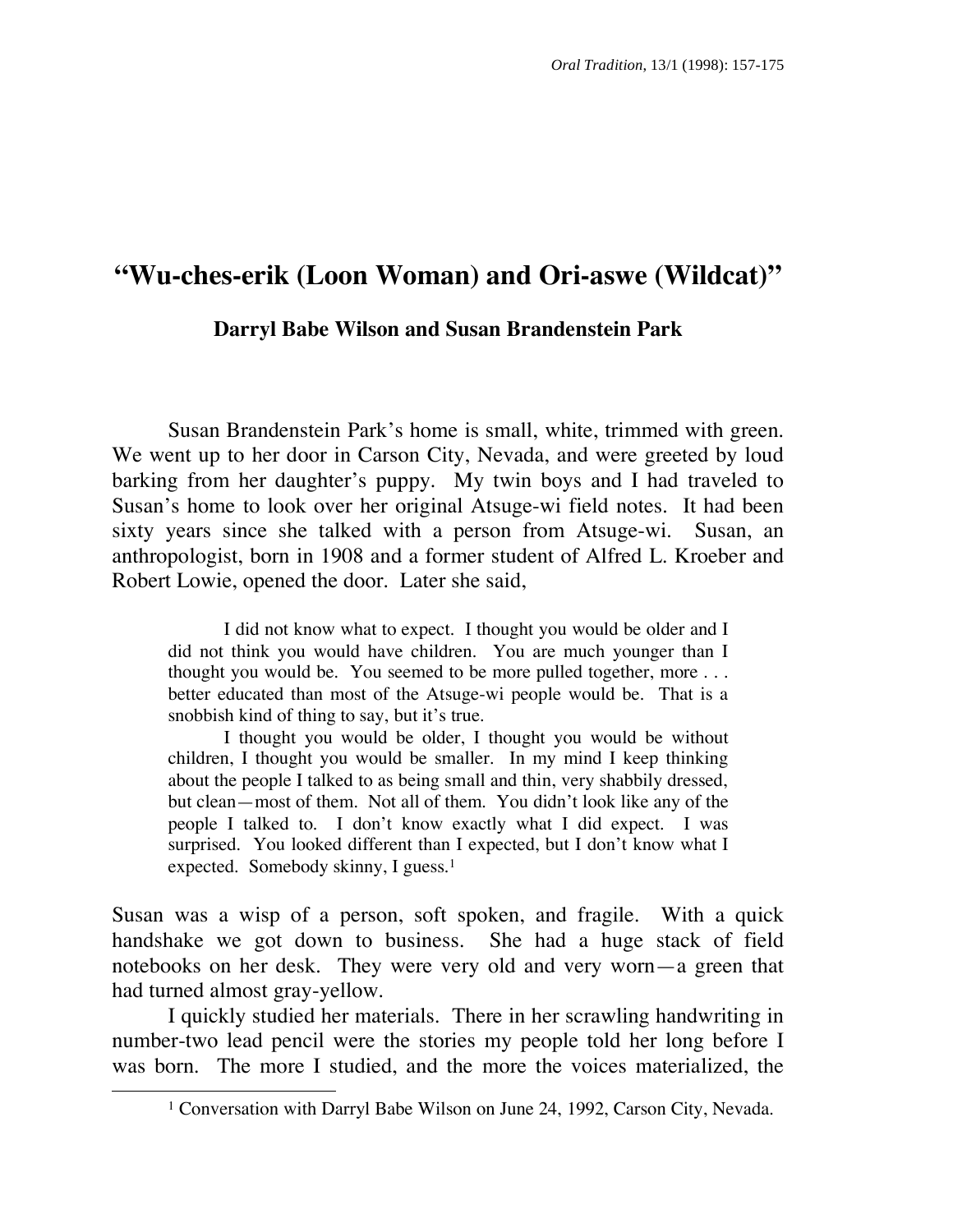more I could see my elders talking with Susan long ago. I could see them gesturing as they spoke, their hands, bodies, eyes telling as much of the story as their words—perhaps more.

 I could see the twinkle in their eyes and hear their gruff giggles whenever they told about Coyote getting caught in a trap. As we talked, Susan kept softly stroking her old field notes as if they were sleeping kittens. She looked into the distance and remembered the land and the people, the sweat bath that she took in Dixie Valley, and the long evenings with Sampson Grant on the edge of the pine forest in Goose Valley.

 I had only enough gas money to go back to the University of California, Davis, and I dared not take the responsibility of possessing her original notes. So, I made an instant plan to return to the university and secure funding, then return to Susan's home and photocopy her materials in Carson City—in order that her very valuable originals not be separated from her; besides being precious, they were very fragile. We agreed that this was a workable plan. My ten-year-old twin boys and I returned to Davis late that night, excited but exhausted.

 I trace my ancestry to two peoples: one residing north of the Pit River, Iss (Ajuma-wi), and one residing south of the Pit River, Aw'te (Atsuge-wi). Often the government combines these two people into the Pit River Tribe. Our homeland is in the area now known as northeastern California. We have always lived along Hati-wiwi (Hat Creek), one of the larger tributaries of It-Ajuma (Pit River). Hati-wiwi travels east from Tettajenn-a (Mt. Lassen) until it enters It-Ajuma just south of Lake Britton several miles from Jema-wehalo Tiwiji (Burney Falls) and thirty miles south of Ako-Yet (Mt. Shasta). Farther east, and along Horse Creek, are the Apwerake (Dixie Valley People). These two areas make up the land of my father's people. After years of humiliation by the local white ranchers and business people, Atsuge-wi and Apwerake still reside close to the old home places—as close as permitted.

 In too many instances, the whites have systematically maneuvered my people away from the best grazing land and into the rock piles; land was usurped from Atsuge-wi while clouded, random titles to the earth were issued to the white people through a variety of American legislative measures. The Dawes Allotment Act (1887) was the most damaging for this purpose. No doubt most of Nil-la-du-wi (wanderers) presently living on our homeland wish that we somehow would vanish—as their history books constantly promise. But we cannot.

 Atsuge-wi and Apwerake are languages of our ancestors, and we have our own history of the universe. Our elders remember when the moon was an "earth," but then the two powers clashed. One power wanted to exhaust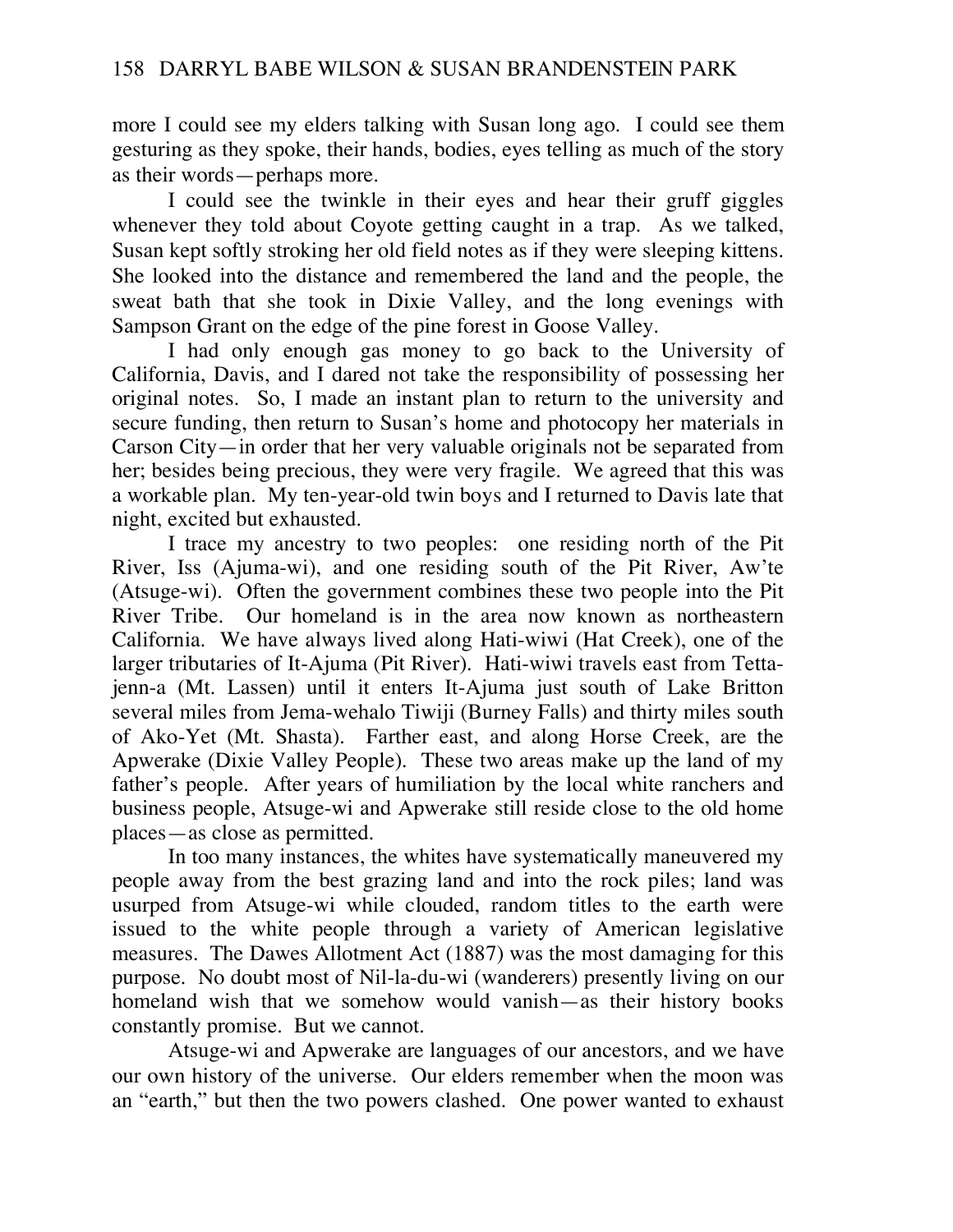the resources because it was within their ability to do so. The other power wanted to save the "earth," since they believed that there was an obligation to future generations to preserve and share it. In the battle over these issues, the "earth" was used up. In the end, each side consumed the resources of the "earth." Eventually, a great fire began, and there was not enough water remaining to put it out.

 Our ancestors also tell how this universe was made. A thought manifested itself first as a voice, then as the being *Kwaw* or *Qon*,2 in English "Silver Grey Fox" (Silver). Silver, after dwelling in the silent vastness for many seasons, decided to think another being into existence. He failed to formulate his thought completely, and the resulting being emerged in the form of *Ma-ka-da* (Coyote). Together Silver and Coyote sang and danced for "a million years or more" and made a mist that floated to them. Silver caught the mist and breathed upon it, creating a substance that jelled and then hardened into a fragment of earth. Silver and Coyote continued to sing and dance, kneading the earth until it was an island large enough to stand upon. Then they stretched it in all directions, making the earth as we know it today.

 Those of knowledge say there is a dwelling beyond the sky that Silver Grey Fox made but later abandoned when he grew tired of Coyote's changing and challenging his creations. He could not teach Coyote in the land beyond the sky, so he lifted up the center post of the *chema-ha* (sweat house), and, after carefully replacing it, came here and made this earth. First there was only water, but Silver Grey Fox sang until there was a little land floating upon the water. He sang more. The land mass grew, and, when it was large enough, he sang another song, causing a new *chema-ha* to appear upon the little island. He then began to make the mountains and rivers, animals and fish, birds and forests until everything was made perfectly. Using his own magic, however, Coyote came down onto this earth through the center-post hole of the *chema-ha* beyond the sky. Since then, nothing has been right.

 My elders tell of the first white men entering the land and damaging all that they touched. They tell of the "Americans" who came in uniform and upon horses. The Americans rounded up my people like wild cattle and around 1862 marched them over the mountains in winter to Redding, California. My elders were then marched to Red Bluff on the Sacramento River, where they were put on large ships and sent downriver. Some were taken to Alcatraz Island in San Francisco Bay; others were thrown into the

 $\overline{\phantom{a}}$ 

<sup>2</sup> Depending upon who is telling the story (and where), *Kwaw* and *Qon* are interchangeable.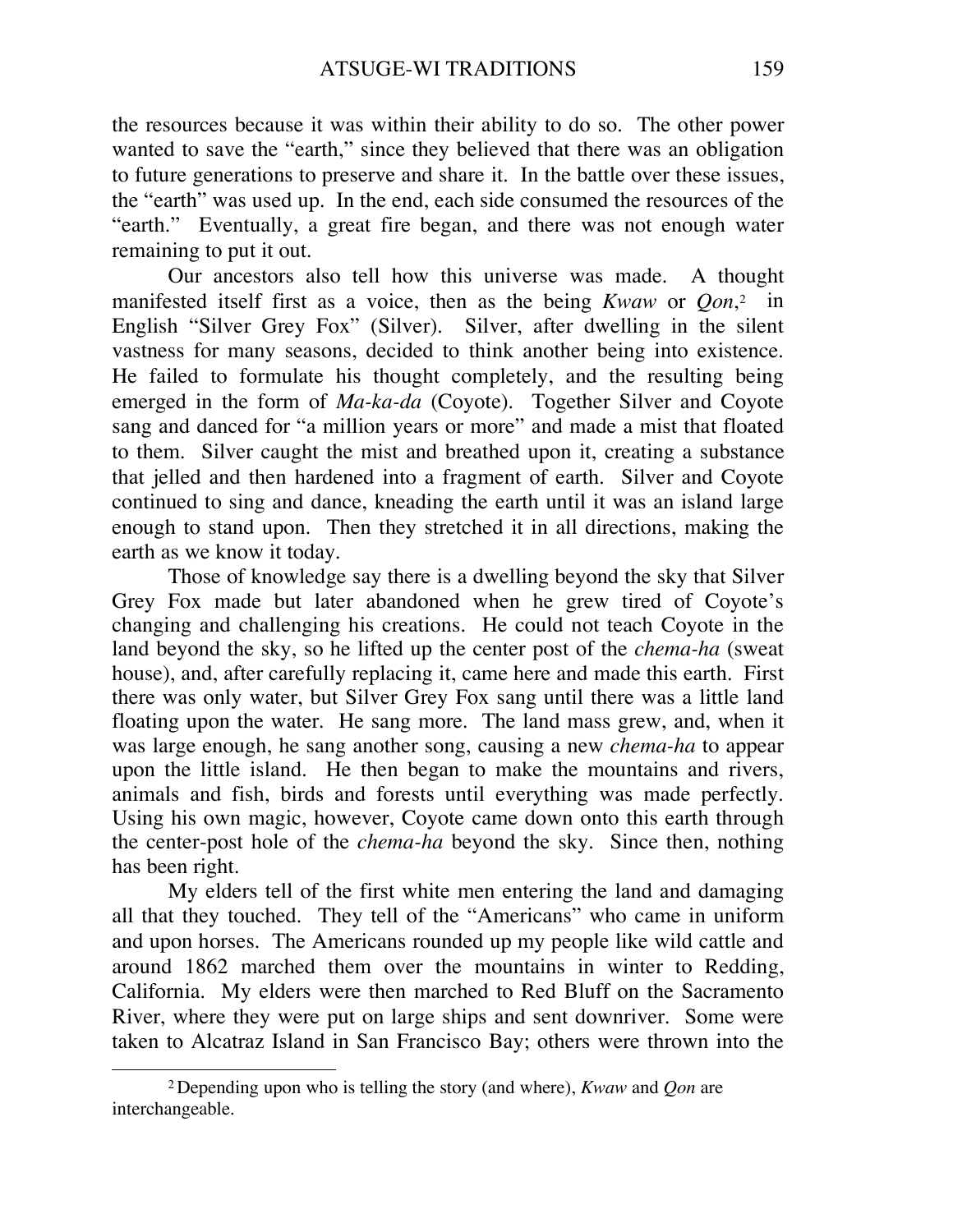ocean; and still others were taken to Round Valley and Eureka, eventually being sent to Quapa, Oklahoma, Indian Territory. Some of those placed on Alcatraz returned; others from Round Valley escaped the military confinement and, like shadows, also returned to the old home places. My people have always been attached to our homeland. My people were connected to the land even before there was enough earth to walk upon, and after being brutally removed, we always found a way to return. Our stories explain why we cannot vanish: we were created from a dream and a song long ago, and, even before this earth was made, we were thought of and planned for.

# **Susan Brandenstein Park among the Atsuge-wi**

 Susan Brandenstein (Park) graduated from the University of California, Berkeley, in 1930, with a degree in anthropology. After graduating, she asked to join an anthropology expedition to Fiji organized by the Anthropology Division at Berkeley, but her professors Alfred Kroeber and Robert Lowie both said that she should cut her teeth on a "simpler" culture, suggesting that she go to the land of my father, east of Mt. Lassen in the extreme northeastern corner of California.

 Susan graduated just before John Collier's term as Commissioner of Indian Affairs and the legislation creating the Indian Reorganization Act (IRA) of 1934. John Collier was convinced that he was doing his utmost to advance the natives into modern society while protecting their societal rights. Compromises in Congress caused the IRA to promote governmentcreated tribal and business councils. These tribal councils generally ignored tradition, opting to deal directly with the American government. They rarely allowed participation of traditional councils in their meetings and in their decisions. This tendency caused divisions in tribes and in families—an injury that has not been remedied to date.

 When Susan Brandenstein entered our land, it was still the American policy to take native children from their parents and from their homelands and to ship them to boarding schools in distant places: Chemawa, Oregon; Stewart, Nevada; or Riverside, California. The children were forced to attend these schools and were forbidden to use native languages or to participate in their native culture. At this time my father, Herman Ira Wilson, along with many of my tribe, was at Sherman Institute in Riverside, California, although he was not an academic. Growing angry with administrative policies, he fought physically with the administration and was expelled before graduating. Susan was only vaguely aware of the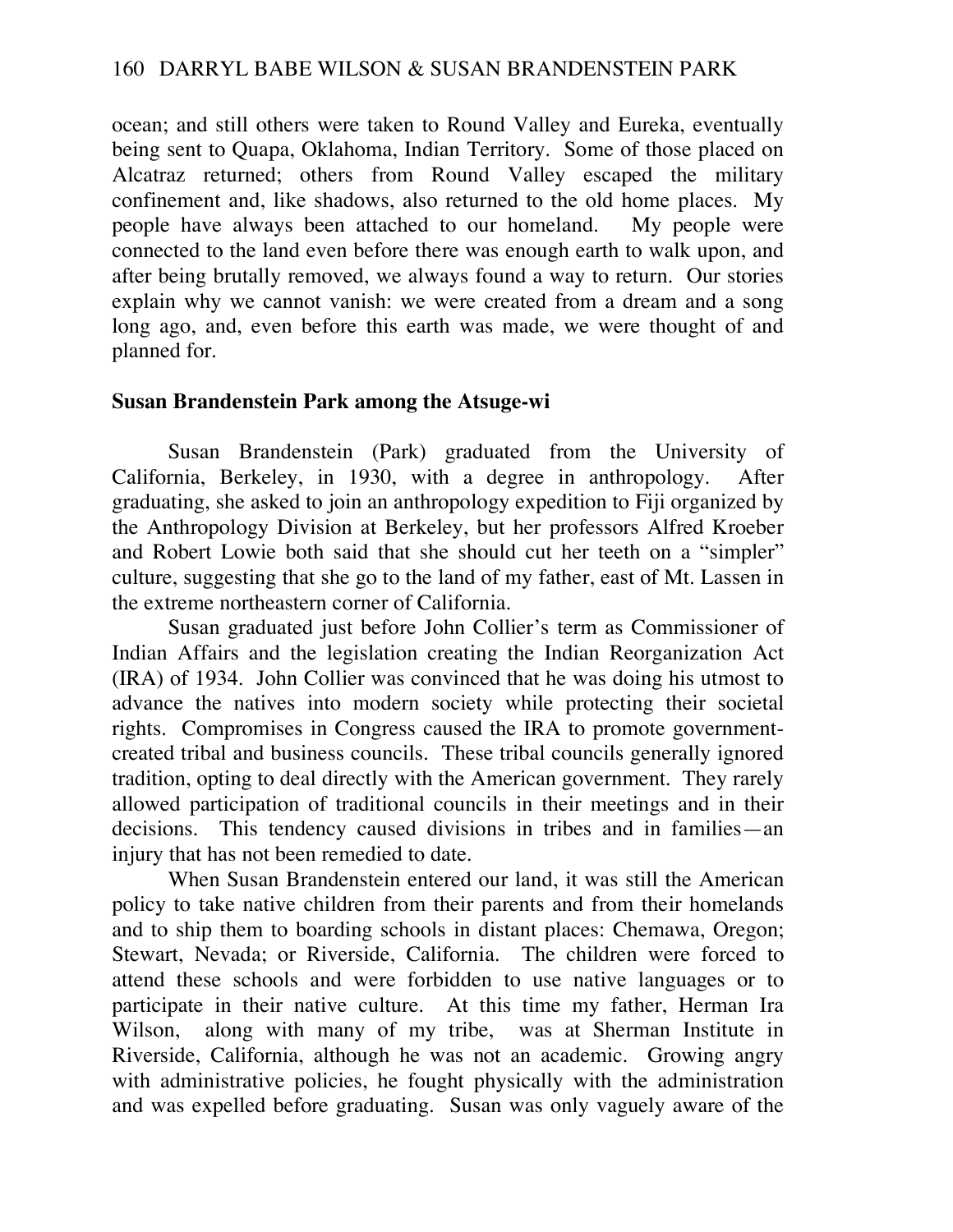struggles my father and others were going through at this time:

I asked them [Atsuge-wi] what the effect of the school was on the children or the young people who were supposed to learn cleanliness and how to cook and how to dress themselves, and so on. And they all laughed. They said that is nonsense. As soon as they come back they fall into their old ways. They don't bring what they learned in these schools. They don't feel it is any good. It doesn't fit in with the way they live. But now I can't remember who I talked with. It was the older people who told me this. I don't remember talking to anyone who had been to the school. There was probably a lot going on that I wasn't aware of. I'm sure. I wish I could go back. Now I feel I have learned a great deal more. I could probably be more intelligent in my questions.3

 Twenty years old, just out of college, and bringing only her trusting curiosity and a smile, Susan entered my father's homeland. Instead of walking in the soft sands of the Fiji Islands, she was sent by her professors into the land of lava beds, rutted roads, rattlesnakes, coyotes, and volcanoes and to a people who had every reason to be hostile to the American process. Of this experience she said, "To me, it was like going to the moon":

 You asked how and why the Atsuge-wi people talked to me; it is simply that they loved to talk. They loved to talk about their histories. Today a man or woman going out to do fieldwork would have a list of questions that long: how to start, what to say.

 I did not know where to begin, so I went to the Post Office in Cassel, California. There were many Indian men sitting around. Not talking, just sitting. I approached Lee Bone because he was a roly-poly, sweet-looking man and asked if he would like to talk with me about the histories of his people. He said that he would, very much, and asked if I would like to go to his home. So, we got in my car and we drove down to his home and sat on the porch, a dilapidated, old porch, and we talked and talked.4

 Susan paid those who cooperated with her one dollar per day. At that time, those were good wages for the Atsuge-wi, especially when compared with nothing per day. Soon she learned of others who wanted to share their histories. So she drove around the Hat Creek and Dixie Valley areas, taking notes and capturing on paper the voices of anyone who would talk with her: Ida Piconum, Coyote Jack, Kaize Buckskin, Sampson Grant, Mary Wilson,

<sup>3</sup> Conversation with Darryl Babe Wilson on June 24, 1992, Carson City, Nevada.

<sup>4</sup> Conversation with Darryl Babe Wilson on July 14, 1992, Carson City, Nevada.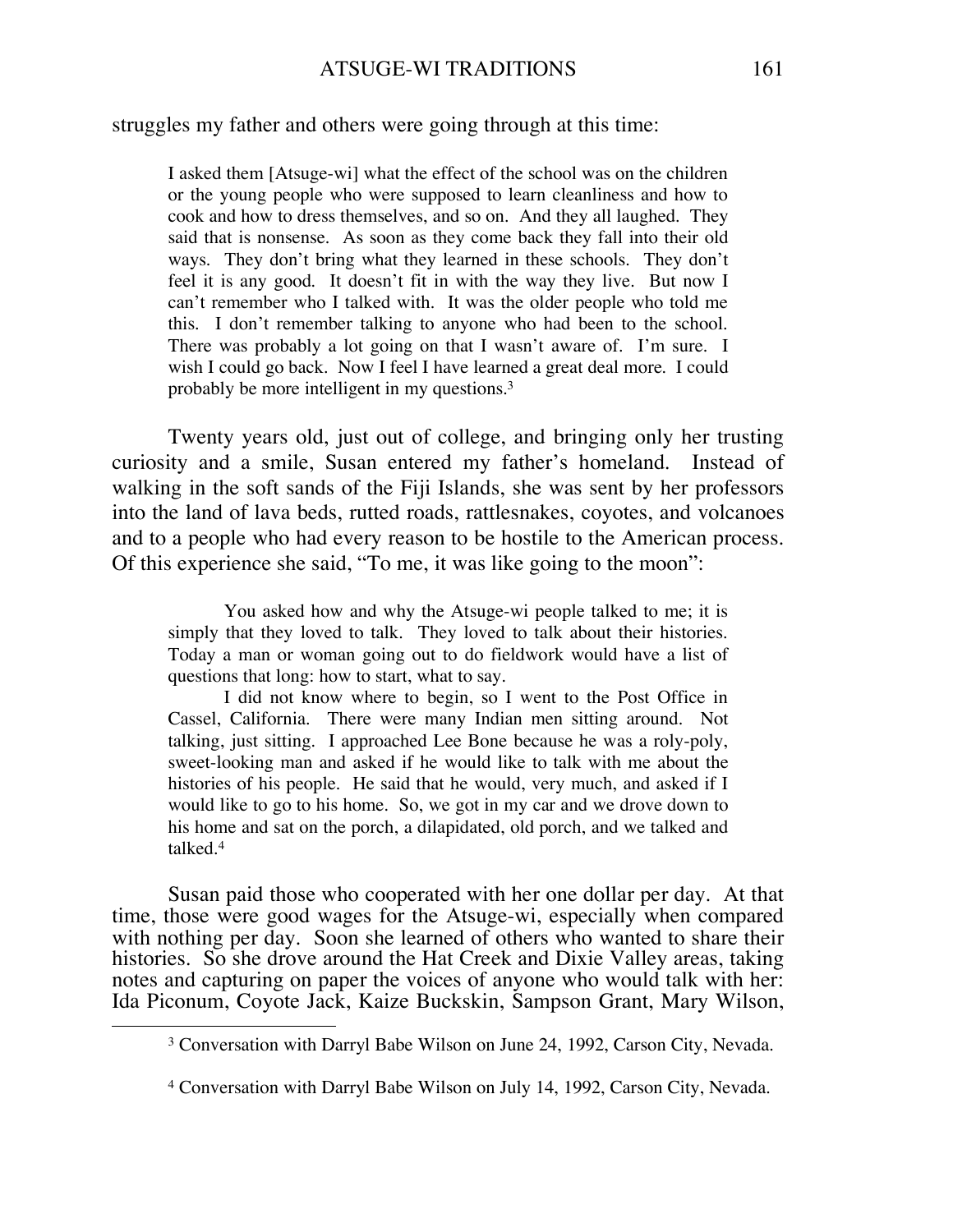John and Lyman LaMarr, and Bob Rivers. Soon her notebooks were filling with narratives. Although my people told her many stories, they kept her away from ceremonial practices:

 They were very pleasant, but I was never allowed to go to a shamanistic curing. They would tell me that it was going to be Thursday. There was going to be a doctoring. So, come Thursday, the doctoring had taken place on Wednesday. It happened over and over again. In Wintun, I did go to a curing. But not in Atsuge-wi, never, ever.

 I did not go to a Big Time [gathering of many people]. The Fourth of July, they would tell me, would be celebrated on the third, but it was celebrated on the fourth. So I never went. It wasn't unpleasant the way they told me, it was just that if I had been at a curing my presence would have interfered with the doctor's curing. It wouldn't be effective. That is the way I interpret it. And, I would spoil a Big Time.<sup>5</sup>

 After assembling some of her field notes and narratives, Susan attempted to locate a publisher, but there seemed to be little interest in her labor. Finally, after a long battle with the editor, "Sampson Grant, Atsuge Shaman" was mimeographed for *Occasional Papers of the Redding Museum* (1986). Of the 1,000 copies printed, Susan said there are still 995 left in the Redding Museum.

 Lacking support or encouragement from her professors, Susan worried that her field notes would never be widely read despite their value:

 It was like living in another dimension—which is exactly what it was. It was a wonderful experience. In the version, for instance, that Dixon took he talked about earth-maker (1908). They didn't talk about earth-maker. The Indians, not any Indians—not your people—talked about earth-maker. It is a term that some fancy folklorist may have used. But what I wonder is, did some of these concepts such as the sky ladder and fe-fi-fo-fum kind of thing, were they imported from elsewhere or are these spontaneous thoughts that the people themselves have? I don't know.

 I came from San Francisco. I went to Sacramento, then I went to Redding, and from Redding I went to Burney. From Burney I was headed for Cassel. That's where Dr. Kroeber told me to go, to Cassel. I went to the Post Office. Cassel was named after a German city which, curiously enough, is where my ancestors came from. I rented a shack for nine dollars a month, thinking it would impress them. But they didn't care, the Indians didn't care where I lived or the conditions. They didn't care. So, when I found that out, I thought "why not be comfortable?" So, I went to the Rising River Inn.

<sup>5</sup> Conversation with Darryl Babe Wilson on June 24, 1992, Carson City, Nevada.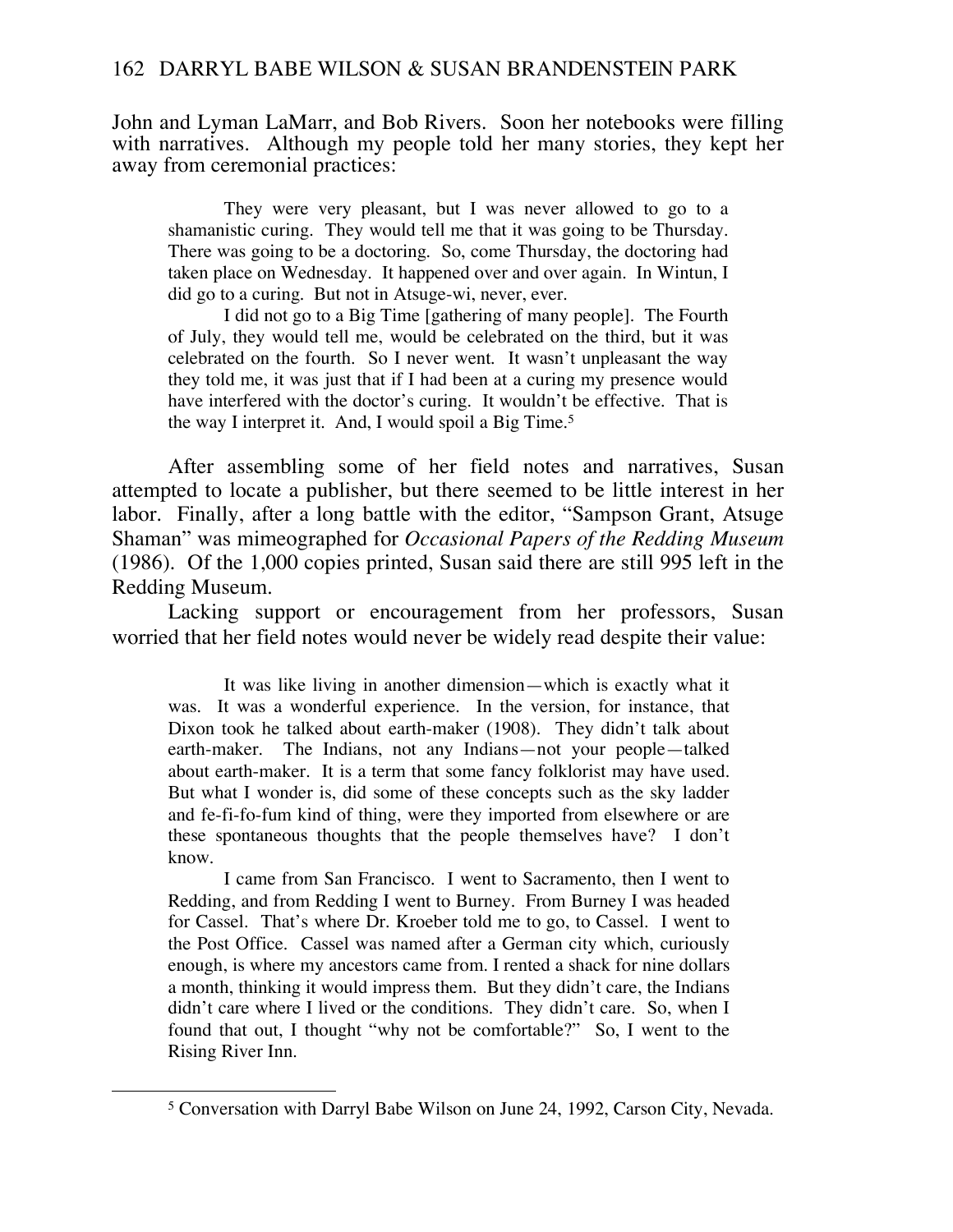I wasn't a bit apprehensive. I have had this feeling ever since a small child, that if you smile at someone that wins half the battle. So I smiled every place. This was true in Ethiopia, $6$  too, when I had gone places where there was a great deal of hostility. I guess I am just lucky because I smile at people; then there is no problem. Not always, but nearly always. Certainly it was true with the Atsuge-wi.

 I got a house. The next day I went, because there was nothing to do in this house. I asked Mr. Williams where I could find some Atsuge-wi Indians. First of all he didn't know what I meant by Atsuge-wi Indians. He finally figured it out and told me to go to the Post Office, and there I would find a lot of people sitting around. And that was true. I don't know what they were doing because they didn't get any mail. That's how I started out. Having met Lee Bone and—what was his brother's name—Jackson.

 The best stories were told by Lyman LaMarr and John LaMarr. They were the best storytellers. At least I thought they were....

 I came to see him [Kroeber] in the middle of my first semester. I was all excited. I said that it was wonderful to go and talk with the people and to hear what you have read about come out of the mouths of these people. For instance, you have a joking relationship with certain people and you have an avoidance relationship with other members of your group. Those who are a possible spouse, you had a joking relationship with. For instance, if you died, your wife would marry your brother. And that is very common. That is a very widespread practice. And that is the kind of thing he [Kroeber] was interested in.

 Today the people go into the lives of the Indians with much more detail, with much more education, and with much more support. For instance, I went out with no preparation except reading about the Indians in that area.7

 After her early attempts to publish her work about the Atsuge-wi, Susan turned to other work. Still she remembered her unfinished project. In 1991, Susan Brandenstein Park read an article of mine in *News from Native California*, a Berkeley based quarterly magazine published by Malcolm Margolin. I had signed my article with my name and with my tribal identity, A-juma-wi/Atsuge-wi, the very people Susan had studied sixty years earlier. Susan contacted Malcolm Margolin, and he gave her my address at the University of California, Davis, where I was a student majoring in English. Soon we were communicating. She told me about the thousands of pages of notes she had compiled concerning my father's people of Hat Creek and Dixie Valley. I arranged to visit her with my twin

<sup>6</sup> Susan's husband was assigned as an anthropologist by the State Department to work in Ethiopia for several years.

<sup>7</sup> Conversation with Darryl Babe Wilson on July 14, 1992, Carson City, Nevada.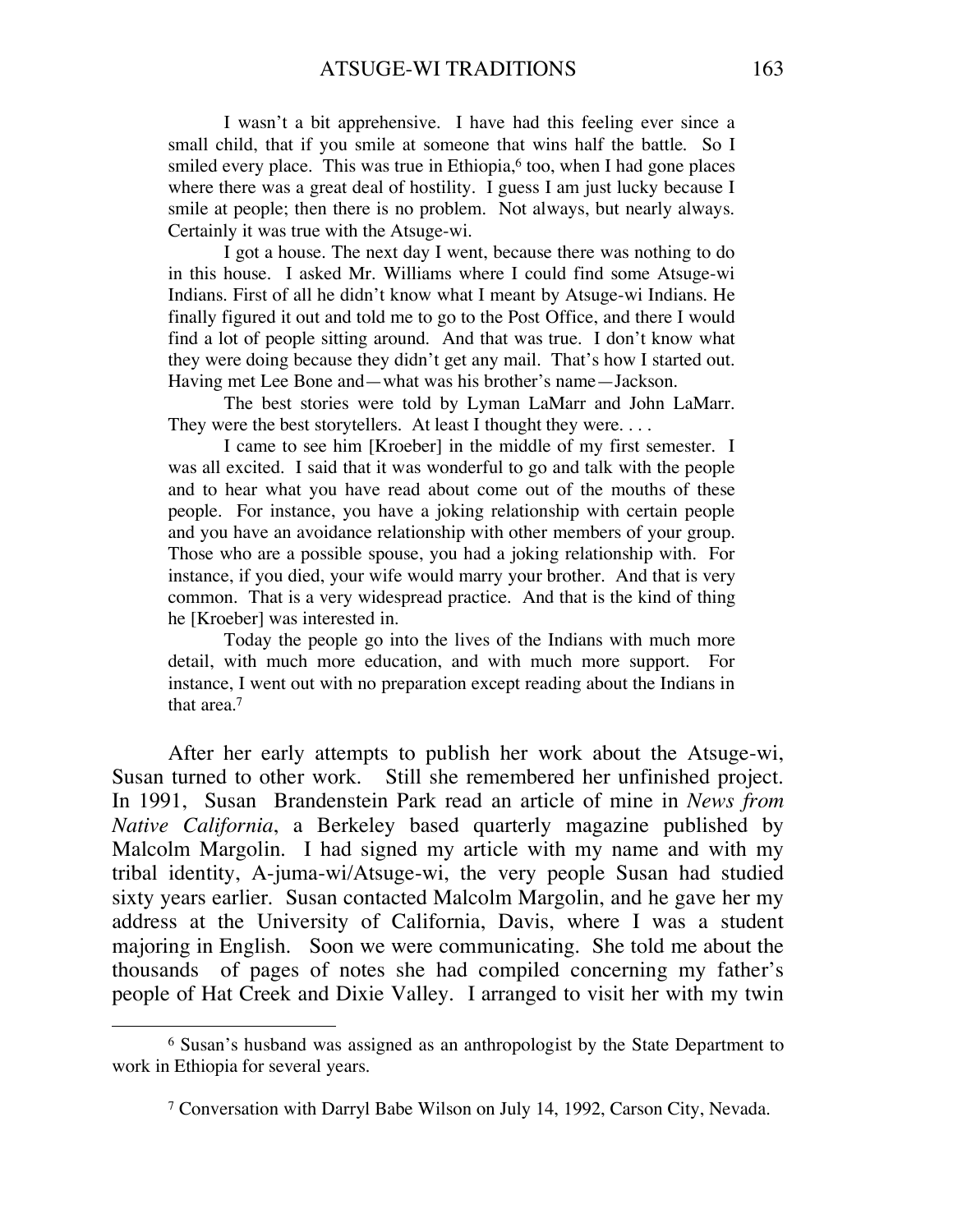sons at her home in Carson City, Nevada.

 After this first encounter, the twins and I returned to Davis, where I immediately began a search for funding. Seeking support from the Rare Manuscripts and Special Collections Division of my own university as well as other libraries in the California system, the California Historical Society, the California American Indian Heritage Commission, and various other funding agencies, I learned that there was little immediate interest in supporting such a project. "Maybe next year," was the common response. Finally, the Women's Research and Resource Center at the University of California, Davis, came through with two hundred fifty dollars, and we were on our way. The Saturday after the funding came through, we left Davis in the early darkness and before sunup were having breakfast in Carson City. Susan was up and ready for us and suggested that I take her original field notes back to Davis and photocopy them when I had the time. Although I worried about risks involved in taking such valuable materials, her suggestion made sense because the fragile notebooks had to be handled very carefully and would require several days to photocopy.

 When I called Susan to tell her that we had finished photocopying and would be returning her originals the following weekend, I thought she would be delighted, but she was almost in tears. A strange and awful event had occurred. She had been gathering old photographs, genealogies, names, and addresses, as well as words and partial thoughts scribbled on small scraps of paper, in a cardboard box to give to me on my next visit. She had placed the box on top of her typewriter. While Susan was resting in her bed and her daughter Nancy was away from the house, children from across the street had entered her home and set fire to the box. Metal in the typewriter likely slowed the fire and prevented the entire house from being destroyed. When Nancy returned, she discovered the door of the house open and the house on fire. Later, the children confessed to the police. A precious box of Atsugewi memories had vanished. Susan explained,

 The newspaper delivery boy called the fire department because he'd seen the fire. My daughter had gone out for about ten minutes. . . . I was still in the house. I was lying down. I made the mistake of telling the kids from across the street that they could come in and play with Gesha (her Keesehound puppy). So, the door was unlocked and they came in. It was very dangerous. This is an old house and it would go up in a couple of minutes. The fire department came and they called the police and the police sent some social workers. The child (a boy, twelve or thirteen) was taken and put in jail overnight. He turned out to be quite a nice boy in my opinion. It was just a couple of days before Christmas and I begged them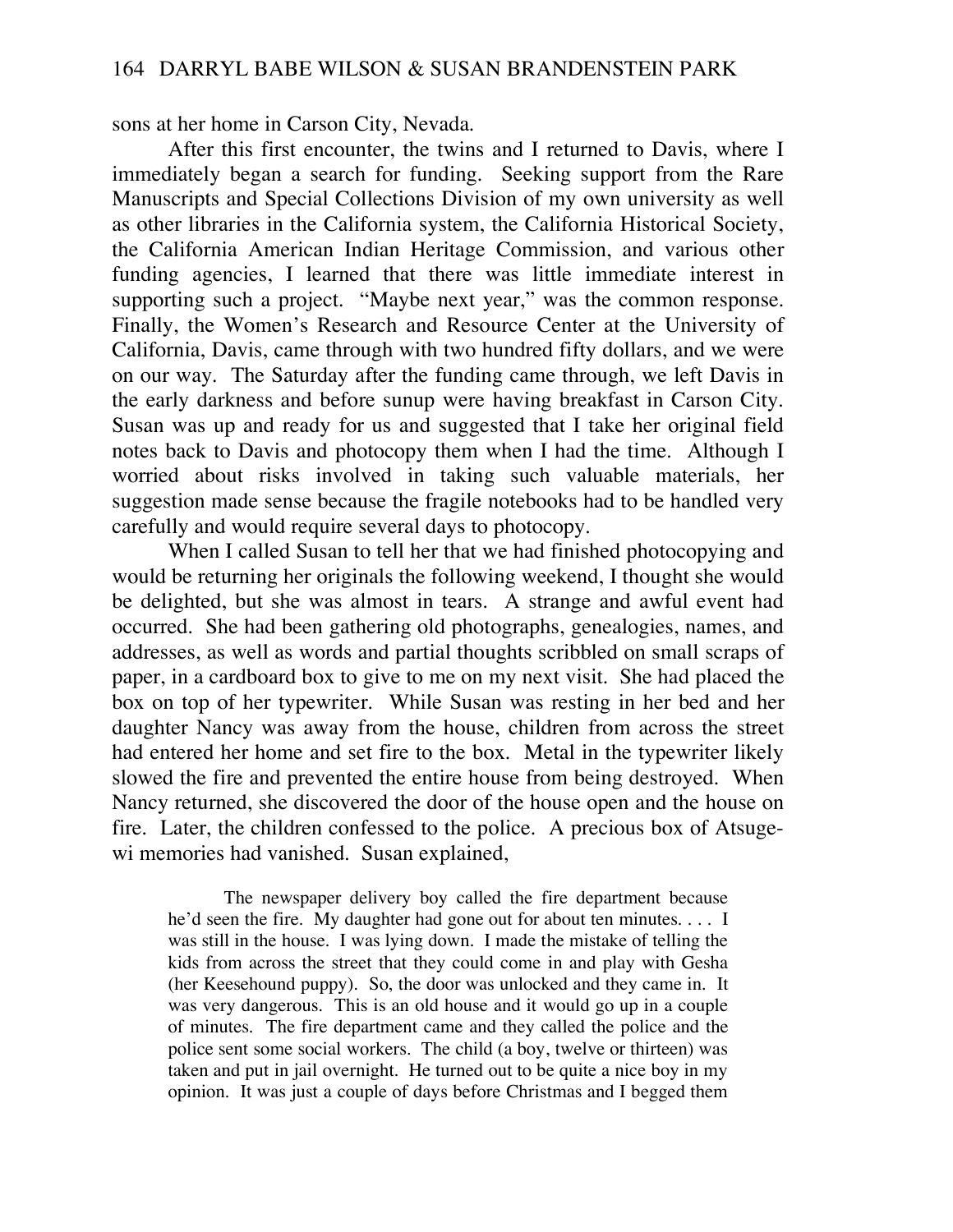not to take him.8

 $\overline{a}$ 

 If her original field notes had not been with us in Davis, her life's work could have vanished along with the other precious memories of my people. That next weekend we returned the original notes to Susan. None of us thought they were safe in her wooden home, and we considered placing them in a library. We talked at length about alternatives, but, in the final analysis, Susan thought that her children might want something original of her history. With some hesitation, she kept the original field notes at home.

 With financial support from Malcolm Margolin and the Flow Fund (a branch of the Rockefeller Foundation), I then began the labor of deciphering Susan Park's handwriting and entering narratives into my word processor. Reading the pages was a lengthy process because Susan's handwriting, in her own words, is "horrid, ghastly!" I began by searching the pages for a word that I could clearly identify and then read again until a pattern emerged: a shadow, then the story gradually became clear on the page, like the watery image of a photograph in a dark room. I then typed quickly, page after page. Finally, there it was, a narrative, an "old story," readable. Eventually I managed to decipher and enter drafts of forty different narratives from Susan's notes.

 Then the process of editing began. No matter how hard I tried, or how many attempts I made, I was unable to decipher narratives in their entirety because of the "ghastly" handwriting. I felt like a paleographer of ancient written documents, probing, pondering, wondering, and seeking. By transcribing the voices speaking in the narratives, I felt I had the power to bring my people back to life as they were sixty years ago, standing, breathing, dancing, singing, and teasing. Piecing the narratives together from the notes, I also felt like a basket maker, taking a shattered basket, studying it, inserting new ribs, and then weaving the original pattern with new and fresh materials. The basket recovers its original shape and, when mended, has a purpose again. I worked with Susan, polishing the narratives. I read the materials I had typed from the notes, and Susan followed along, reading (with a huge magnifying glass) from her originals. Soon we were satisfied that what I had typed was what she recorded long ago.

 The journey that began with Susan seeing "Atsuge-wi" in *News from Native California*, her letter to editor Malcolm Margolin, and his letter to me concerning the Susan Park field notes has been an upward climb, but

<sup>8</sup> Conversation with Darryl Babe Wilson on April 18, 1992, Davis, California.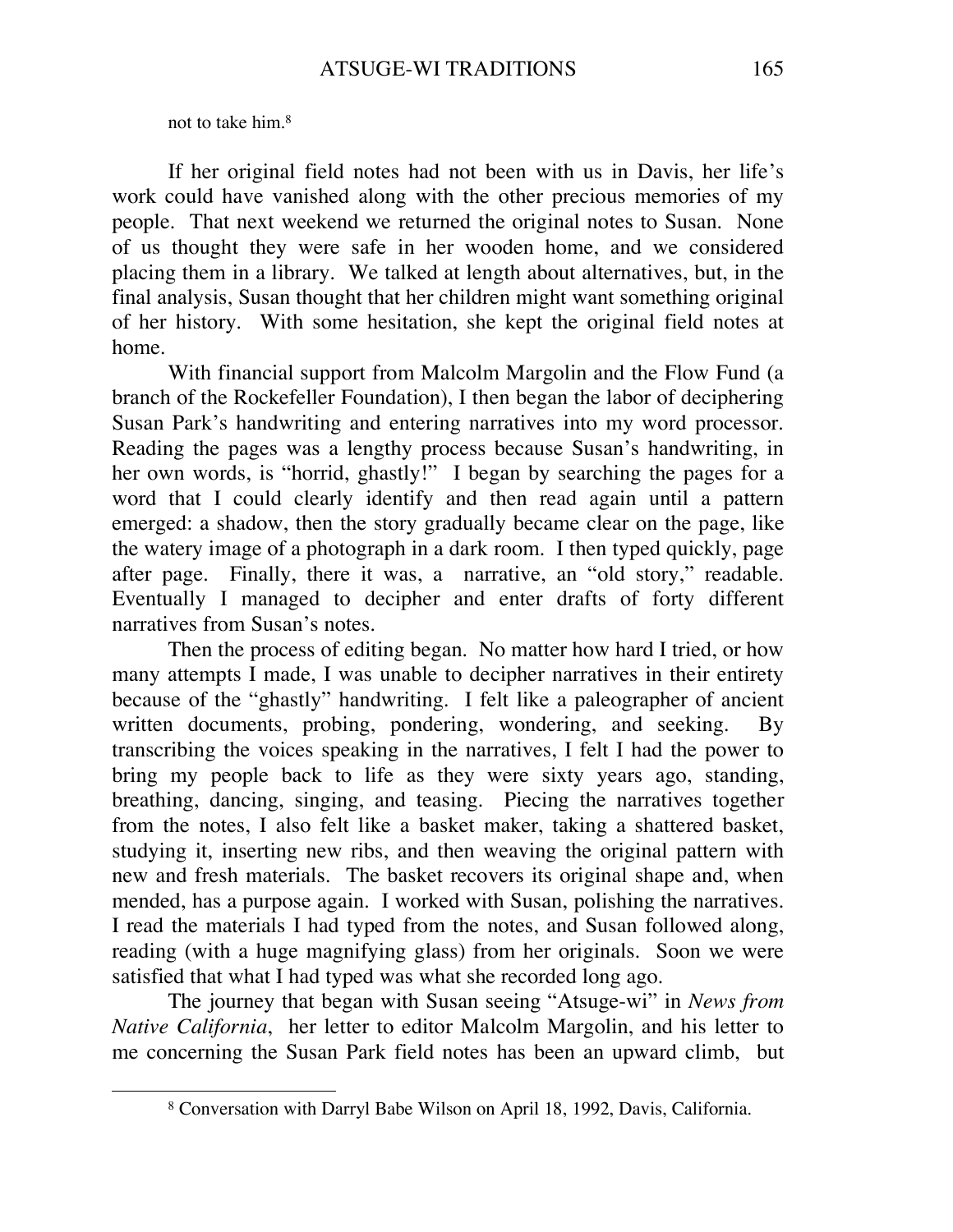this work cannot be considered a complete reconstruction, nor should it. To continue the process I now must take the mended "baskets" to my people. Furthermore, there is now a missing link in the reconstruction. Susan Brandenstein Park has, as my people say, "gone on ahead." She died just before Thanksgiving, 1993. She rests just outside of Carson City, Nevada.

# **The Story**

 $\overline{\phantom{a}}$ 

 Lee Bone told this story to Susan Brandenstein (Park) on June 24, 1931, at Dixie Valley, California, and it appears in the third volume of Susan B. Park's original field recordings (9-21).<sup>9</sup> The story was restored by Susan B. Park and Darryl B. Wilson, December 19, 1992. The major characters are as follows:

| Wu-ches-erik:       | Coyote's Daughter who later turns into Loon Woman                       |
|---------------------|-------------------------------------------------------------------------|
| Ori-aswe:           | <b>Wildcat or Mountain Lion</b>                                         |
| Nichnika:           | Old Lizard, who has lots of magic                                       |
| Naponahai:          | Cocoon Man or Night Flying Butterfly, who helped to<br>create the world |
|                     |                                                                         |
| Itui-minumu:        | Daughter of Eagle Woman                                                 |
| <i>Yadi-ow-mas:</i> | Cousin of <i>Ori-aswe</i>                                               |

We have chosen to leave the text exactly as Susan recorded Lee Bone's narration in order to retain the narrator's voice. To alter the words or to "correct" the grammar would detract from the original performance.

Wu-ches-erik (Loon Woman) and Ori-aswe (Wildcat)

 There was a *chema-ha* and these two girls lived outside. Wu-ches-erik (Coyote's Daughter) and Itui Minumu (the daughter of Eagle). They were outside by themselves. The two were in one house and all the boys were in the *chema-ha*, and no women were there.

 This boy, Ori-aswe (Wildcat) and Yadi-ow-mas, went out to Wu-cheserik every night. The girl sleeps too sound and she not found out who did this to her because nobody would come there, not her brothers would come.

 She thought. One at a time they went, these two, to that girl. And this girl went out trying to get pitch. "I'll find those boys!"

And she got pitch and put it all over her arms and legs and body.

<sup>&</sup>lt;sup>9</sup> I have a complete copy of Susan's field notes. Her daughter, Nancy, in Carson City, Nevada, has the originals.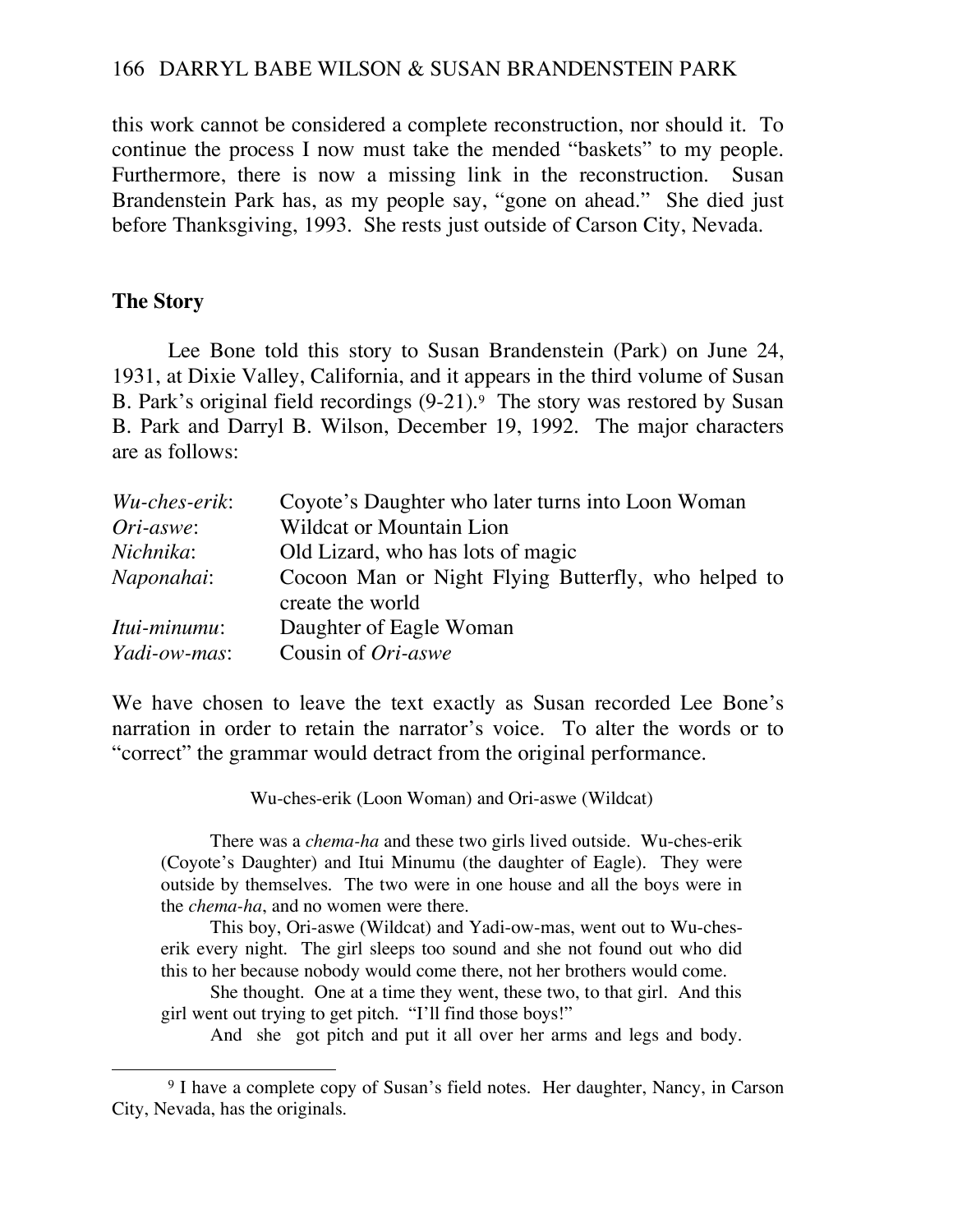And Wildcat (Ori-aswe) went that night and so this girl sleep sound and he went right in and Ori-aswe got pitch all over him. All over his body. And he knew he'd be caught because he had little specks of pitch all over him.

 And that morning Wu-ches-erik got up and she wants to get the boys. She want to know who it was and she got on top of the *chema-ha* and she was singing and she wanted them to come up. She wanted to see who it was.

 And Old Coyote went up first because that was his daughter. And Old Coyote told her she'd better go back. "Don't tell me anything."

 "And tell all the animals that are in there to go on," Naponahai (Caterpillar) told them that.

 Then Naponahai told them to go up. "She wants to know," that what Naponahai told us long ago.

 He said, "You fellows go up! Go with her!" The last, the two boys, wouldn't go up. And she sent all the others back. "Go back, I don't need you and this hair, this long hair, that's the one I want," she said.

 When they didn't come up, that's what she wanted, Yadi-ow-mas. And Yadi-ow-mas and Ori-aswe had to follow. And they went up this ridge up here. She took them wherever she wanted to go and she stopped overnight about eight miles from here.

 And they made a little *jouts-che*, a little wind break, and they all stopped that night and early, daylight, the girl slept soundly and the two boys got up and got little log, dry logs, and put one in each of her out-stretched arms. And the girl slept all the time.

 They went home, the two boys, to the *chema-ha*. And everybody was ready to go in the basket. They knew the boys were coming.

And Old Lizard (Nichnika), the smallest lizard, was there.

 And the girl woke up and looked at her arms and saw the logs and she got up and she said, "That's all right! Those boys! I'll find you boys!"

 So, she came back, right down here, with the fire and went into the *chema-ha* and everybody had gone up, already to the sky.

 Nichnika had made the basket. He was the boss. And this girl stood around and her power had come ahead of her and set the *chema-ha* on fire. And she thought, "Everybody inside has burned out already." And she watched outside with a long stick of skunk berry and she twisted it and twisted it and watched from outside.

 And Lizard was in the center of the basket and he opened a little hole in the basket. "I want to see how my *chema-ha* is, see if it still burned out."

 And he opened a little hole in the basket and they all fell down into the *chema-ha* and they fell into the blaze and one man popped first. His heart popped out like a bullet and Wu-ches-erik caught that one. And everyone's heart popped and she caught them as they did this and she missed one, Yadiow-mas. And she thought, "Oh! I missed one!"

 And she got scared and she knew she had missed one. And she missed Naponahai's heart. His heart went way out to Klamath.

 And little snake, Olop-kai-na invenbai, she missed their hearts. And eagle was way up, too. And she couldn't find him and everybody was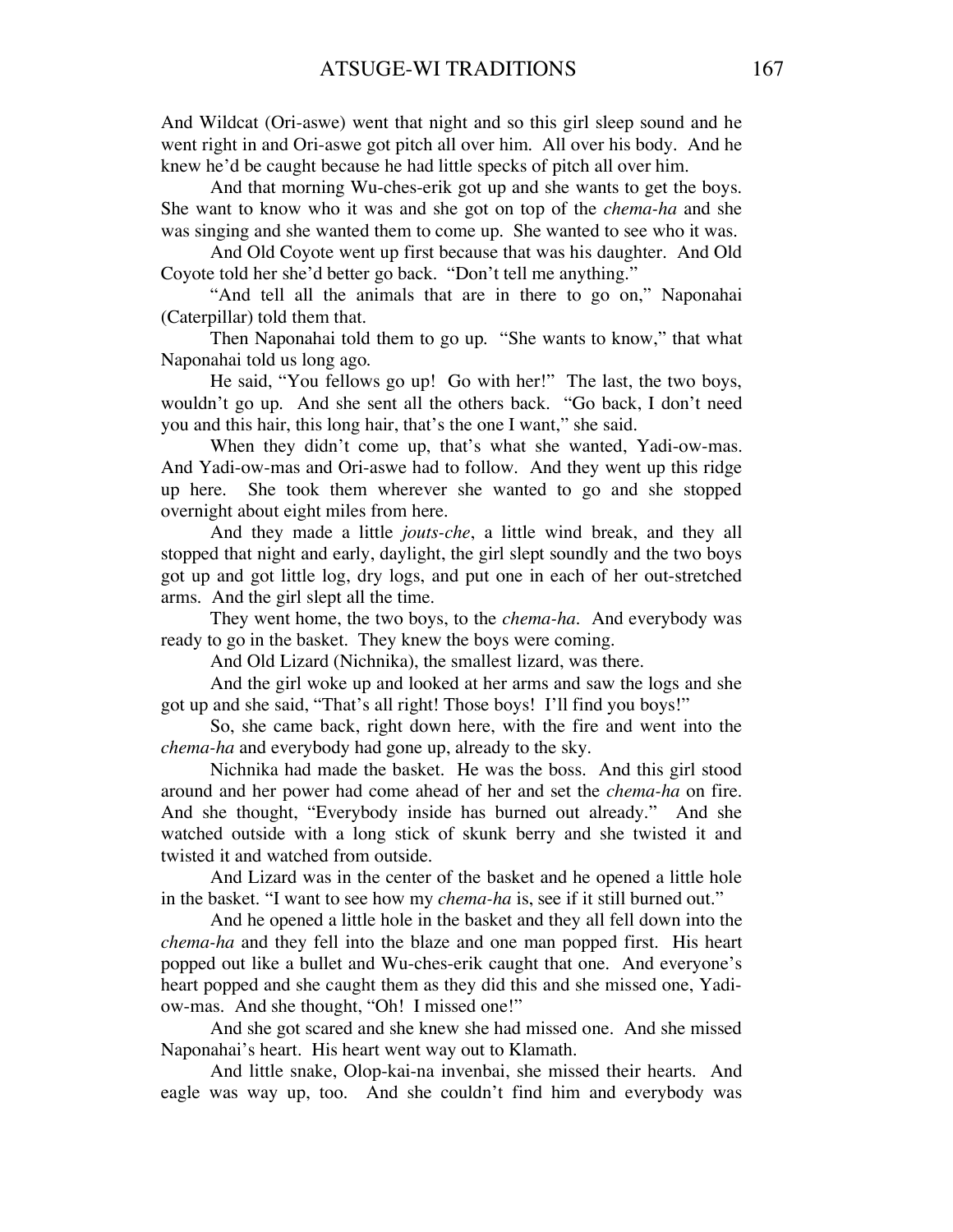burned out of the *chema-ha* and Wu-ches-erik listened and she got all the hearts.

 Wu-ches-erik fixed the hearts like beads on a necklace and she put it around her neck like a necklace and she looked at it all the time and thought that the hearts were pretty.

 But, she lost her husband, Yadi-ow-mas, and she was thinking about that all the time. She went in the water, in a big lake so they couldn't find her. And Eagle went around and looked all over in this island. All her brothers used to be camping all through and used to be camping through here.

 She made a little mountain and made a big mountain the second time and she found the bone—good bones. And she took some of these good bones because she thought then she'd take everything. She'd go to the two boys and live.

 And she went over there, this Eagle Woman, to the two boys and she went into these boys' house and they hadn't come back. They had gone to hunt for a deer as they did all the time and she only saw the old lady, the two boys' grandmother.

 And the old lady was lying when she told her, the old lady said, "They went out to hunt little ducks. They'll be back pretty soon."

 And the two boys came back and she, Eagle Woman, told them she, Wu-ches-erik, killed everyone.

 And the two boys, when she told them that everyone was dead, then they said, "Tsnu-na, wah hah hah." And that meant they were sorry. And Ori-aswe said, when they stopped, "No use to do that. I'm a man, too."

 And Eagle asked these boys if they see that kind. "Well," these two boys said, "I never know. But early in the morning she makes a noise, 'oh, oh'— like that."

 That's what they told Eagle. "Well, I guess that's the one," Eagle told the two boys, "and I guess that the one we see early in the morning she comes down when the water is like glass," that's what they told her.

 "Looks like it's people—doesn't look like they'd kill nobody"— that's what they thought. And they said, "I haven't any way to kill that woman," and Eagle went out and she brought back this bone and she gave the bone to the two boys. "Well," they said, "I can use this," they said, and there were two bones. And Eagle told them to divide the two.

 They fixed the bones one day and when everything was ready and fixed the bones like arrows with a point, "Well," they said, "We can get that one. She comes early in the morning."

 And they went early in the morning before she came and they went with their tule boat and close to the shore so she wouldn't see them.

 And they went in the thick tules and made a round hole so they could see her when she comes and they watched for her.

 At daylight she made a noise and they knew she was coming. "She's coming" they told themselves.

"Let me shoot!"

"No, let me shoot first!" The old [other] fellow said.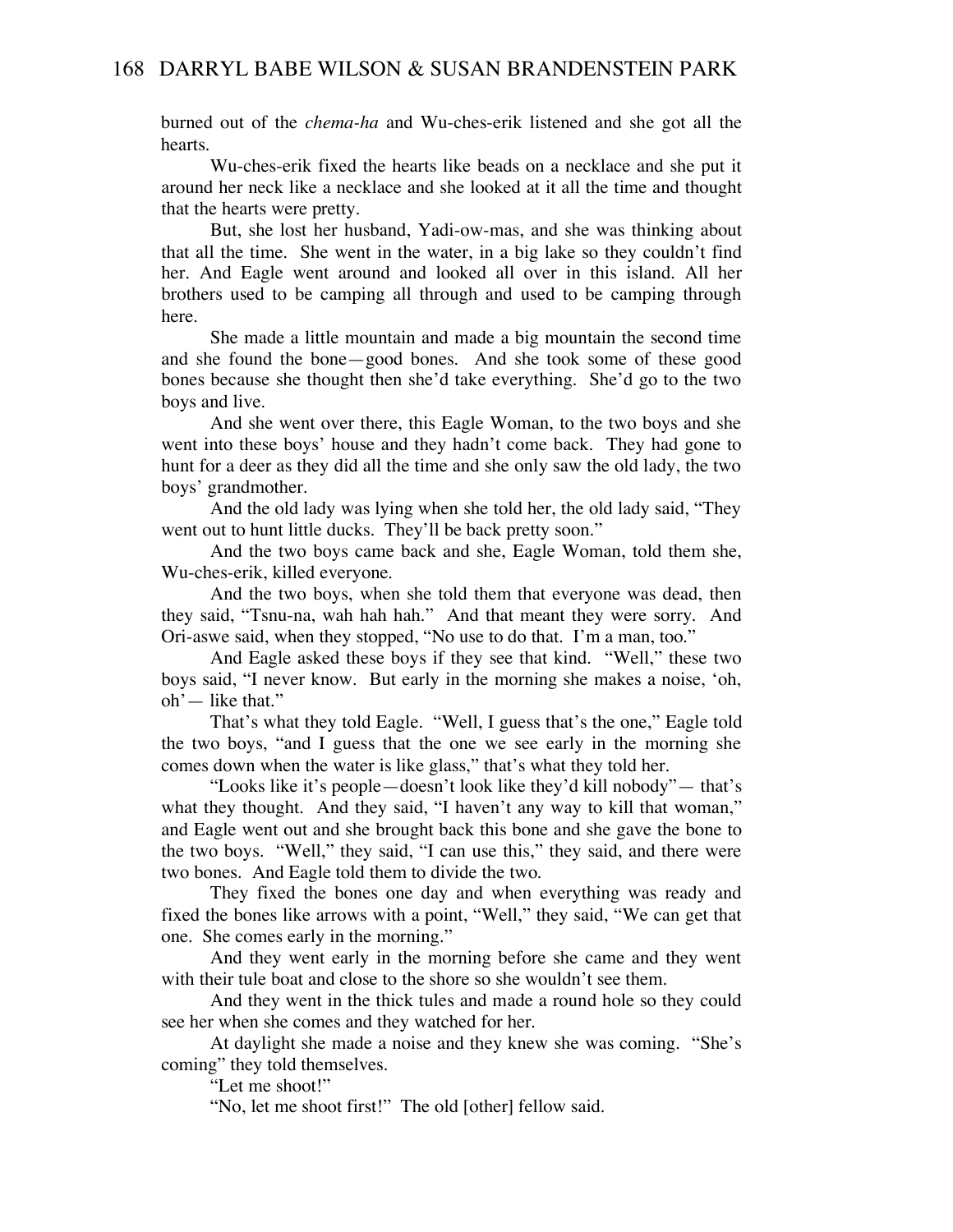#### "No, let me!"

 And as they were talking she came pretty close, looking at herself and admiring her necklace.

 Then the two shot at the same time and they got her and she dived down and they thought they missed but they saw the blood, and it came up for a long time.

 And they took her out and put her on their boat and when they put her in they wanted to get some duck for their breakfast and they took her back and they took some duck.

 And they went back and they said, "We couldn't get her," they told them.

 "Maybe that's not the one," Eagle told them. And they went out to see who it was. Eagle went out to see and she looked at it and said, "That's the one! That's the one!" And she took the necklace of hearts off her and they got the hearts and took them back to the *chema-ha* and took them off the string and put them in *ko-pai* [burden basket] and dragged them back to the house.

They took Wu-ches-erik's heart out and they were going to dance with it, and they made a war dance.

 The old lady, when the dance was over, she said, "Don't kill people like that." And then she said, "A doctor will know you and then it will be power for him."

 And when this was done Eagle said, "We got to go home," she told the two boys. So Eagle went back to her *chema-ha* and she fixed over again her *chema-ha* and she cleaned it up everything that was inside, pine needles, put all around and she lay down that night and she put the hearts in the water and then she fixed the pine needles for a bed in the *chema-ha* and Eagle lay down in the *chema-ha* with her head in her arms so she couldn't see.

 And at daylight, early daylight, they all hollered. Everybody was happy when they came back and they all came back to the *chema-ha* and Eagle didn't get up yet and everybody came back and she heard with her ear which one came back.

 And everybody came back. And she got up and she went out. She had another house where she belonged. That's the end of it.

## **Discussions**

### *What the narration meant to Susan Brandenstein Park*

 Susan traveled into my father's country for two years, collecting a variety of narratives that often change from teller to teller with different meanings applied to various situations. One moment in 1993 while we were verifying my typing, I asked Susan what the particular meaning was in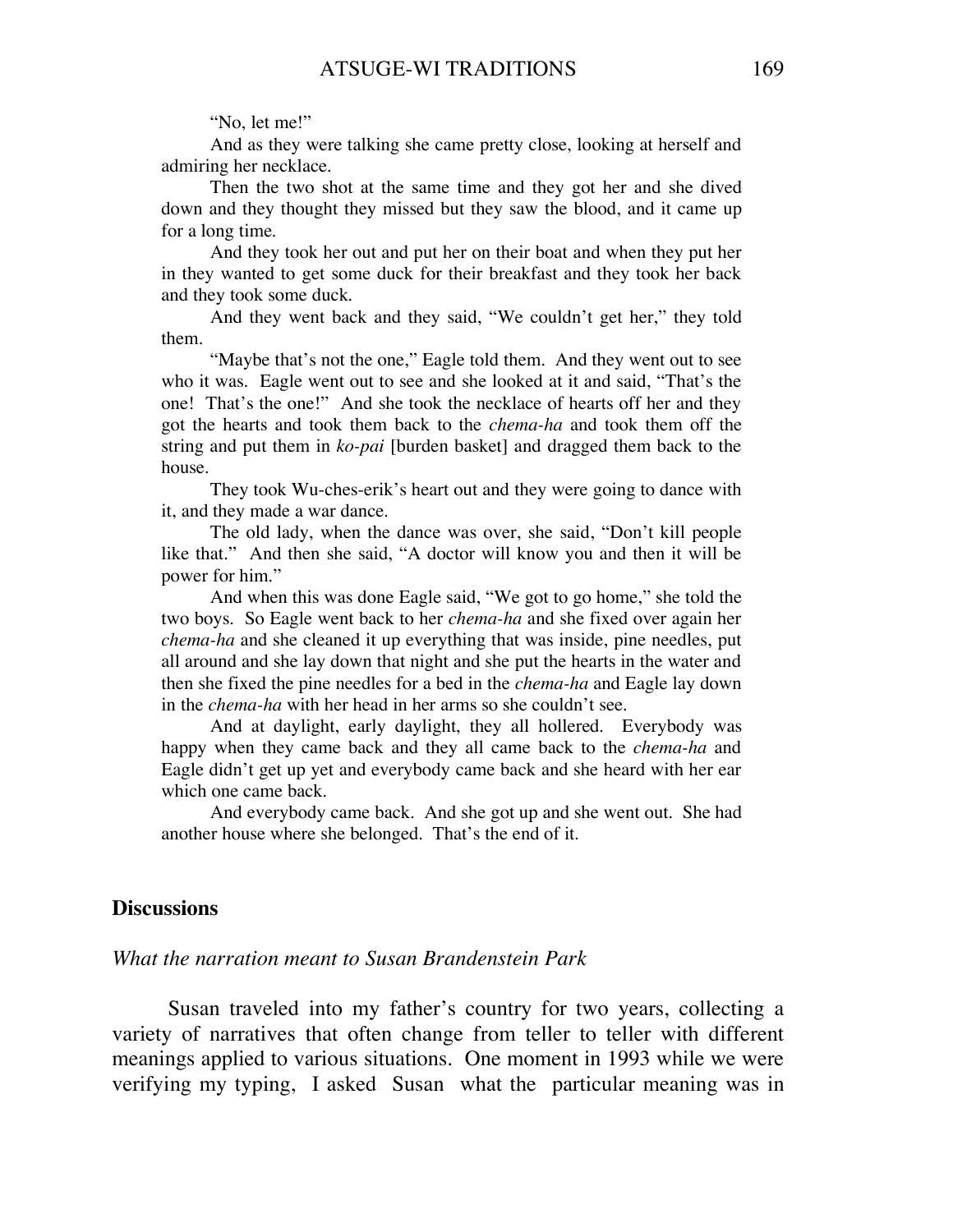this story:

 $\overline{\phantom{a}}$ 

 She [Coyote's Daughter] was kind of a narcissist. To me it is just a story. I am not able to go beyond that. I am sure there is some hidden meaning. It must have meant a lot to the people who told the story. It is very widespread in California and in the Great Basin.

 Why did some hearts pop and others not pop? What is the reason for that? There is no reason given. Coyote was her father. Coyote was not a very nice character, anyway. Why would she want the hearts to make a necklace? Why would just the hearts pop out?

 She was killed by the hunter. Then the hearts all came back to life. They hollered and came back. So many times the people come back to life in these stories, over and over again.

#### *What the narration means to Darryl Babe Wilson*

 Imagine you were Lee Bone, sixty-five-years-old in 1931, sitting at the Post Office at Cassel, California. Your language is Atsuge-wi, and you are stumbling over a second, English. You have watched the Americans flood into your ancestral homeland. You witnessed them systematically denying your riparian rights, your rights to travel, your rights to equality, and your rights to the land where you were born and that you identify as home. You and other members of your tribe use the Cassel Post Office as your "employment center" and location for social gatherings. No mail is expected; day after day you sit on the worn board porch, waiting for a job and hoping that eventually a local rancher will ask you to dig a ditch or mend a fence.

 Hope is all that you and your people have—hope and the Post Office. The Post Office is the best location to be because people on federal property are not easily charged with trespassing. The American government continues making laws that confuse you, and they are now taking the children to distant places to teach them other ways of life. Sitting at the Post Office all summer and surviving in this society is oppressive. In this atmosphere, a young woman, a smiling American anthropologist approaches and asks to talk with you about your people. She will pay one dollar per day for work. Not only is your opinion wanted, but it is also immediately valuable. You now have an avenue whereby you can express your thoughts. An American has looked at you and has seen something more than a "coyote."10 Finally, you are invited to tell "your side" of the history that is

<sup>&</sup>lt;sup>10</sup> "Coyote" has often been used as a derogatory term referring to Native American people.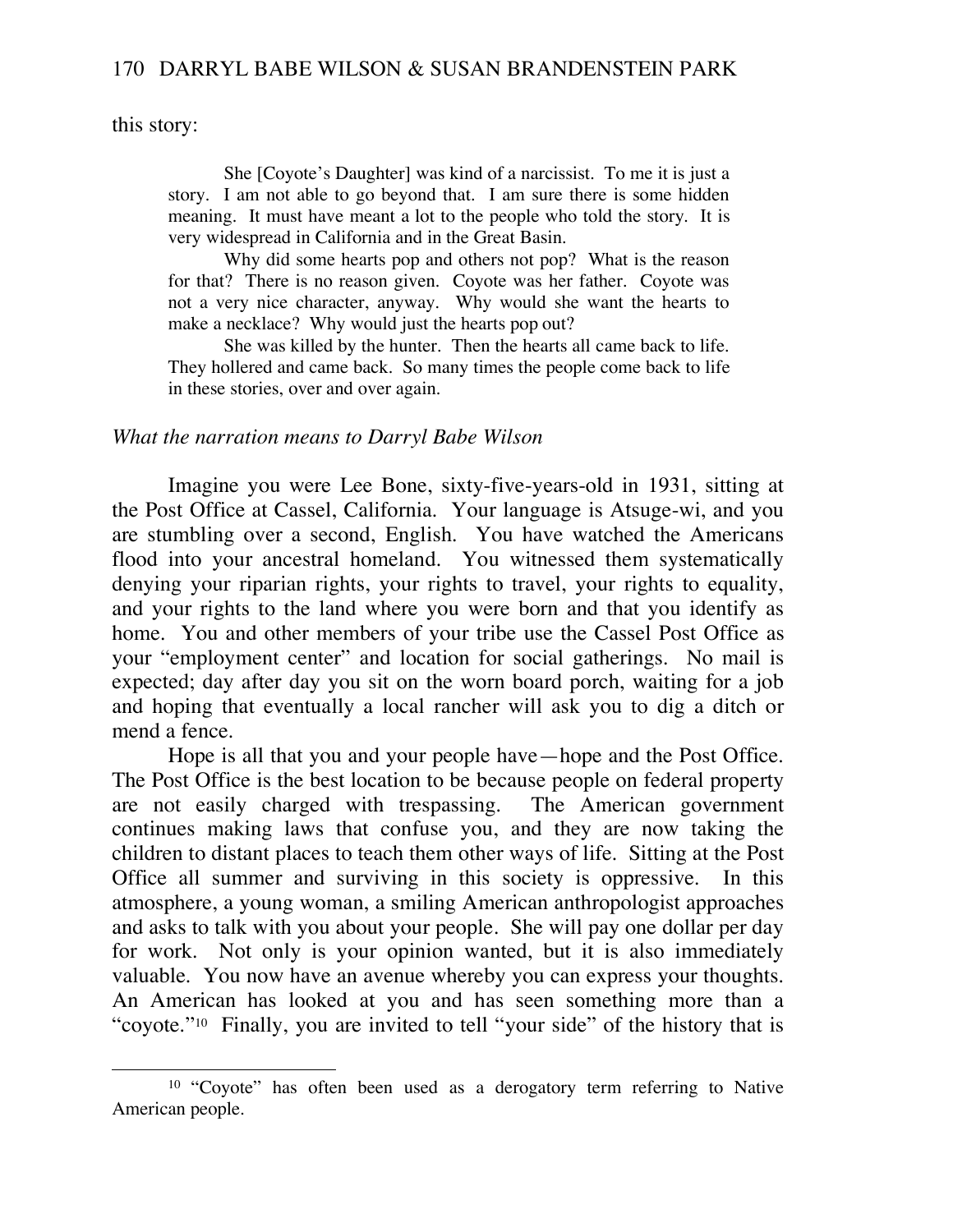unfolding. "Pay just for talk!" The old ones would say, "Look out! Americans must be crazy!"

 Such was the situation Susan Brandenstein discovered in 1931 at Cassel, California. Given this context, perhaps it is not surprising that the vindictiveness, the contrariness, and the ugliness of Coyote are reflected in many of the narratives that Susan managed to collect across Hat Creek and Dixie Valley. Coyote's Daughter is a silent-lake reflection of her father contrary, vindictive, and unworthy of trust. In the narratives of the Atsugewi, the power of Coyote and his offspring lies in revenge, especially through fire. Coyote always manages to use fire in a wrongful way, threatening all forms of life that can be eradicated by this means.

 In this particular narrative we see the animal and bird beings gathered after Coyote's Daughter has caught the boys who had fondled her every night. She is able to find them because of the "long hair" that she had in her possession. Hair has always been a mysterious and extremely personal element within the lives of my people. With a single hair an Atsuge-wi "doctor" can either cure or kill the person from whom the hair comes. Such a doctor is one who has the power to harness a part of nature, often through the aid of a "helper."11 The helper must obey the doctor's command, responding to the wishes of its father or mother. Sometimes the effects are helpful, sometimes fatal—but always beyond common understanding, reaching far into the realm of magic. The doctor must be in total control of the helper or the helper may attack and kill its mother or father. Coyote's Daughter has a hair belonging to Ori-aswe (Wildcat) and providing proof of a wrong-doing.

 A large *chema-ha* used for ceremonies is generally at center of the community. In addition, other *chema-ha* are constructed as dwelling places. In this story, the boys leave their *chema-ha*, one used for ceremonies, and go outside to where Coyote's Daughter and Eagle's Daughter are sleeping. Coyote's Daughter, because of her lustful reputation, receives little respect from any male in the community. She is viewed only as their source for immediate pleasure. Eagle's Daughter, on the other hand, is respected by males and is not bothered by the boys. Further, in the concluding cycle of the narrative, she returns life to all of

<sup>&</sup>lt;sup>11</sup> A "helper" is an object of personal power that my tribal people need in order for us to cope with life more effectively. The "helper" can be in the form of an animal, a star, a tree, a thought, or even a dream. Without such a helper, a person is weak and alone. A helper comes to a person while he or she is seeking guidance on a spiritual quest. Sometimes this power is mischievous, but usually it is serious and assists the person who "owns" it whenever there is need. Often a person has more than one helper.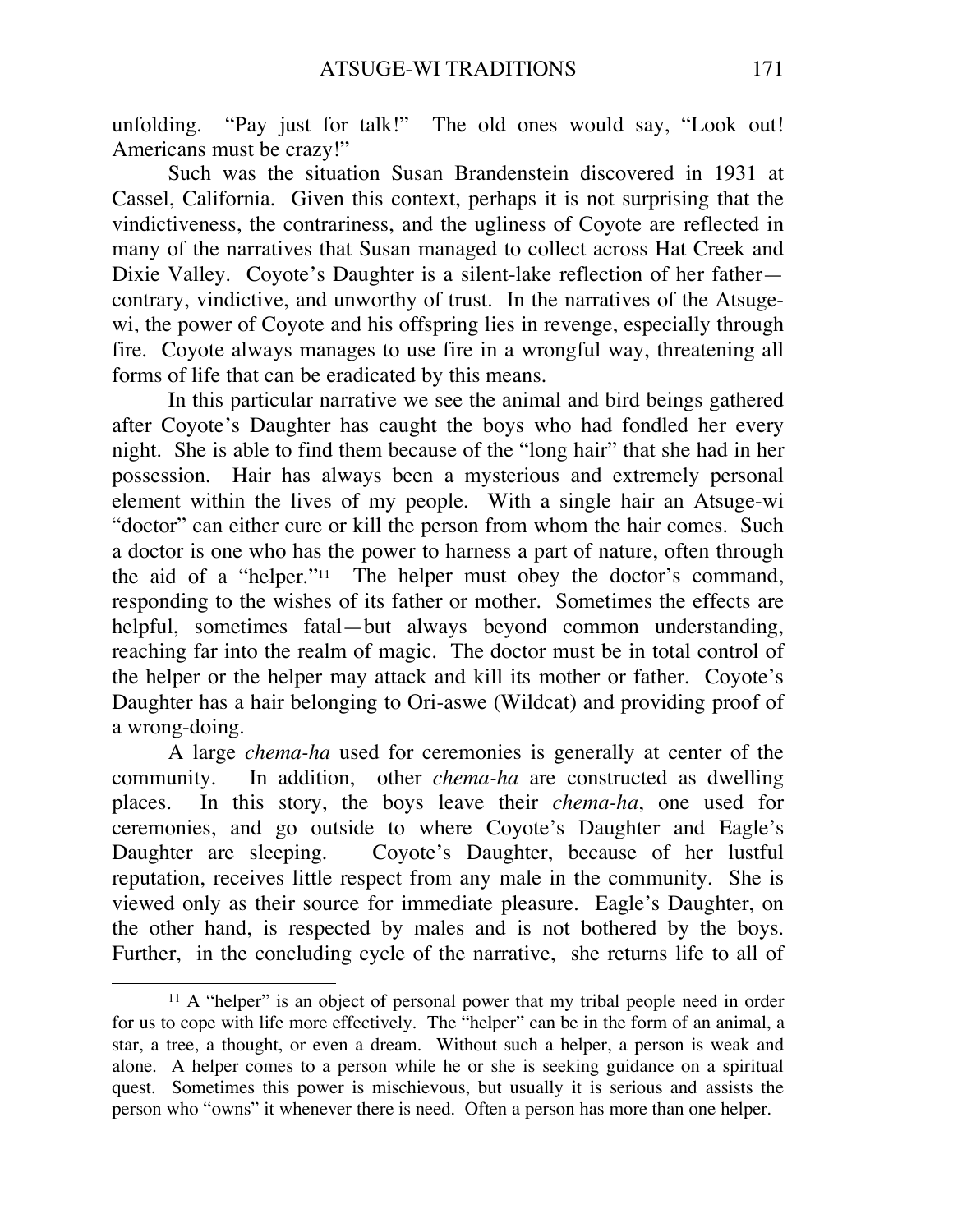the beings whom Coyote's Daughter killed in the fire. In contrast to Eagle's Daughter who can give life, Coyotes have only inherited the power to *change* things, not the power to *create*.

 When she discovers who has been bothering her, Coyote's Daughter decides to wield her power to invoke fear. She takes advantage of her authority over Ori-aswe and Yadi-ow-mas and forces them to travel with her. In this way she shows the other beings, who are studying the situation very carefully, that her every wish must be fulfilled. Through this process she thinks that she can also show that she is loved, thereby honored—that she is not something simply to be used and then abandoned. She, like her father, slips across the earth, knowing that either she will be satisfied or there will be war.

 Embarrassment, to many Atsuge-wi, ushers in a sense of shame, and perhaps a hesitation to move among the other beings. Embarrassment to Coyote, however, means an instant retaliation—in this case, destruction by fire. In this story, the boys have deeply embarrassed Coyote's Daughter. They like her neither for her personality nor for her beauty but only for the momentary pleasure she can offer. She, however, decides that once the boys have fondled her, they have no choice but to love her; it is their obligation to curtail her embarrassment. By making the boys obey her wishes, Coyote's Daughter displays her elevated position to the other beings and alleviates some of the pain of being used. She feels used despite the fact that she may have intentionally "slept too soundly" to notice their advances.

 Coyote's Daughter takes the boys on a journey. Together they construct a small hut in which to sleep, but the boys flee to the *chema-ha* of Nichnika (Old Lizard). All of the beings know that Coyote's strongest power is fire, and, in anticipation of Coyote's Daughter's retaliation, Lizard prepares a magic basket to lift the beings away to the safety of the world above. Everybody, including Old Coyote, expects a vicious revenge. The burning *chema-ha* serves as a symbol of Coyote's destructive nature and teaches young people not to be possessive, to love one's self above reason, or to covet. Instead, one should accept only those things that are one's own, given by nature.

 During the fire, the beings are in the magic basket prepared by Lizard for this burning. As the basket hovers, moving skyward, Lizard wants to look back to see the condition of his *chema-ha*. "Looking back" has always meant disaster. Making a small hole, Lizard looks back, and the magic causing the basket to fly vanishes; the beings then fall from the small hole in the basket into the burning *chema-ha*. Old Coyote helps his daughter catch the hearts of the beings as they cook and then pop out of the fire.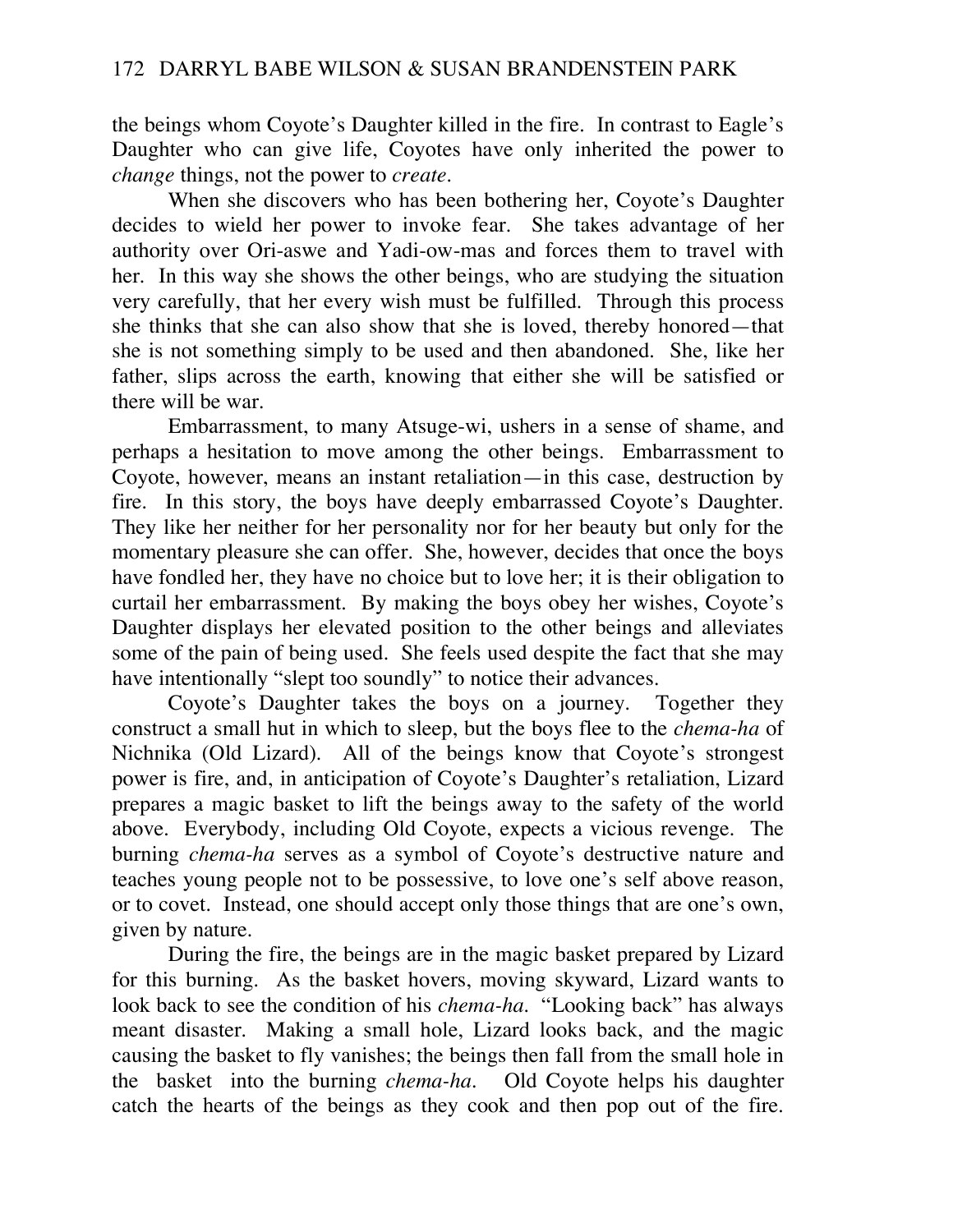However, they miss some. Coyote's Daughter then strings these hearts on twine made from the skunk berry bush. She makes *Yoken-aswi Yusji*, a necklace of animal hearts. Of all of the kinds of twine, she most likes the kind made from skunk berry bush, the fruit of which coyotes often eat.

 The heart of Naponahai (Night-Flying-Butterfly), one of the beings assisting in the creation of the universe, was not caught as it popped from the burning *chema-ha*. Therefore Naponahai could help Eagle Woman bring all of the people back to life. Coyote's Daughter now knows that she is not in total control, although she has effectively shown the beings that, if they choose to cross or disobey her, their scorched hearts will also hang around her neck! The beings tremble as they plan to preserve themselves.

 Eagle Woman (Itui minumu), who is no longer a companion of Coyote's Daughter, and the hunter-boys, who are out gathering food for their grandmother, are not in the *chema-ha* and thus escape the inferno. Eagle Woman then assists in killing Coyote's Daughter by supplying the hunters with a special leg bone from deer, bones which are then sharpened and used as arrow points. No other bone would do for this specific assignment. Because Coyote characteristically kills and disturbs deer, even digging into the earth to eat their bones, the arrow points made from the deer's leg used to kill Coyote's Daughter signify the bond between the deer and the hunters against their common enemy, Coyote, and teaches the beings to work together.

 By powers in nature similar to magic, Coyote's Daughter transforms into Loon Woman the moment she places the necklace of hearts around her neck. She accomplishes this transformation so that she can admire herself and her necklace on the mirror surface of the lake. Still loving herself above all else and adoring her necklace, she swims early in the morning while the lake is placid, her reflection with the necklace crystal clear. Loon Woman, with her necklace of hearts, is beautiful; however, she must die, and the necklace of hearts must be taken to the *chema-ha* so that the people whose hearts make up the necklace can return to life. The hunters hide in the tules and shoot Loon Woman and then return to the Eagle Woman. When Eagle Woman sees the necklace of hearts, she knows that justice will now prevail and that the beings burned in Lizard's *chema-ha* will return. She then cleans and purifies the *chema-ha* for this returning.

 In a weak moment the beings are as vindictive as Coyote's spirit: they take out Loon Woman's heart, impale it on a lance, and begin dancing around, "mocking" her. A wise elder woman tells Eagle Woman and the rest of the beings not to dance in mockery because there may be a time when a doctor could use the knowledge of their revenge against them—perhaps even a "Coyote Doctor" with very strong powers. They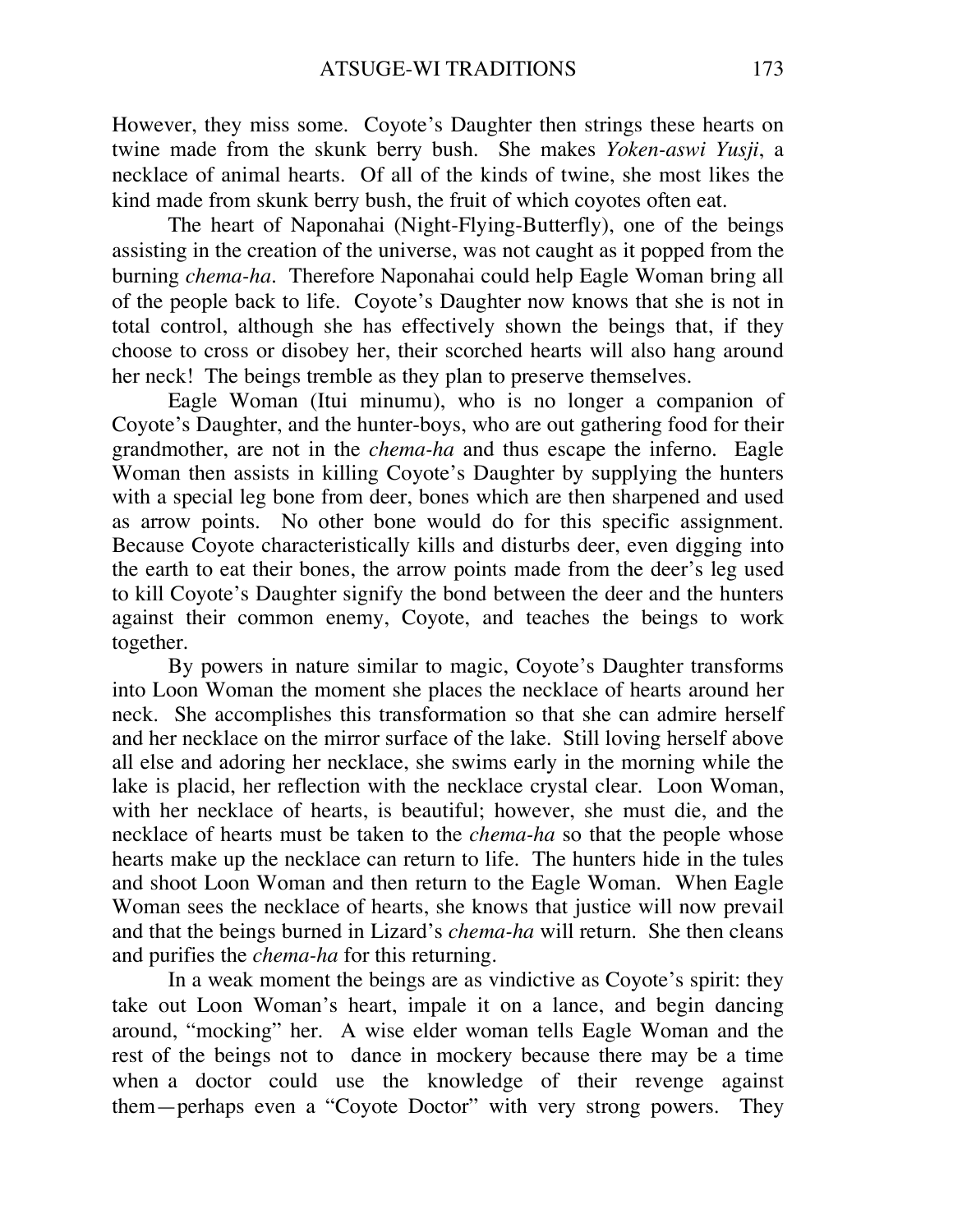cease to dance, and Eagle Woman takes the necklace of hearts into the *chema-ha* and puts them in a basket of water. At daylight all of the beings, whose hearts have been in the basket soaking, return to life after having been killed by the fire. The return of the beings shows that good will overcome evil in any situation. The story tells Atsuge-wi that all people must struggle and make sacrifices but that by working together with the aid of wisdom and magic, we can prevail.

 In this narrative the Coyote spirit possibly represents weaknesses in our characters—adversaries within each of us. Some of us are capable of suppressing, while others of us are not. Therefore, it is necessary to study the destructive nature of Coyote and Coyote's children in order to establish a better life. Coyote's Daughter, then, embodies the conflict for which we must prepare in order for there to be a better life for all of the elements of nature.

# **Conclusion**

 In my imagination I see my people gathered at the Cassel Post Office. Susan Brandenstein, a very young white woman, walks into the gathering of men, causing a ripple. She introduces herself to Lee Bone and they talk for a while; then to everyone's surprise, Susan and Lee drive away in her coupe. Goomes Mullen looks at Bob and Style Rivers sitting in the shade of a juniper and hooks his lip while swinging his head in the direction Susan and Lee just traveled. It is very clear that everyone waiting for a fence mending job or a ditch digging job is now wondering about Lee Bone departing and saying that he is going to "work."

 A few days later, Lee Bone arrives at the Cassel Post Office at the regular time in the morning. He waits for a rancher to hire him to construct a barn or dig a ditch. The rest of the men look at him, wondering what type of "work" he did with that young white woman. Lyman LaMarr and Joe Wilson stop talking. Instantly the gathering quiets, everyone waiting for Lee to explain his activities. "Akh waisa" ("I talk"). "Waisa!" Somebody whispers that they all could talk a hundred days for a dollar a day, and all wonder how much money the white woman from down below has to give away just for talk. They laugh. They settle down, waiting for a ditchdigging job, wondering if Susan will someday record their thoughts, their worries, their concerns, for even a half dollar.

 They could not have known that "just talk" may have resulted in a collection of Atsuge-wi narratives that in the 1990s would help revive interest in the language, culture, and tradition of the Atsuge-wi, a revival